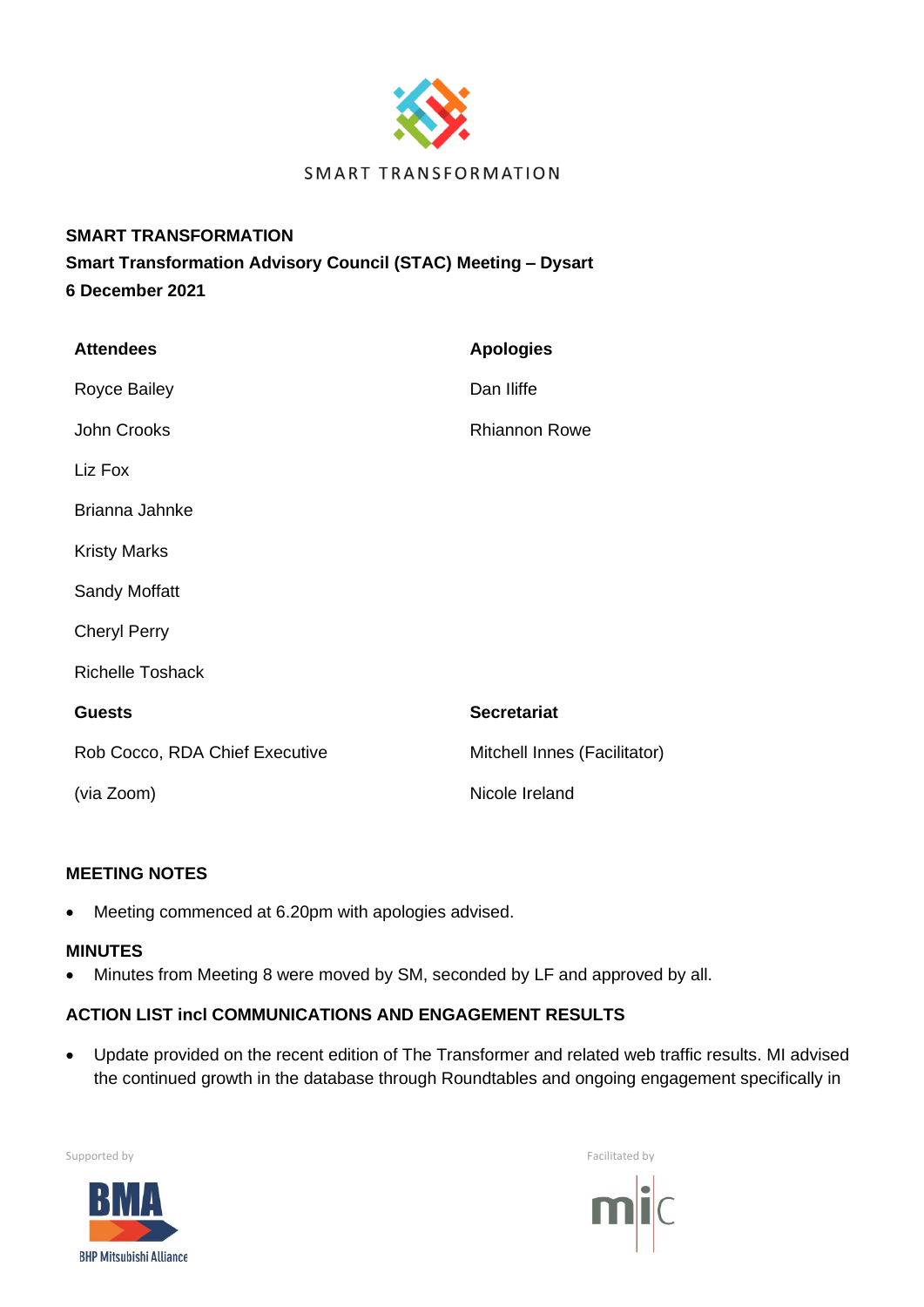

the Moranbah and Dysart communities. Further engagement achieved with the YAC nomination process which saw an increase in nominations from 22 in 2020 to 30 in 2021.

• 4IR Ag/Mining Roundtable

Event held on 26 October with 25 attendees. Positive feedback from participants on the future opportunities for the region, particularly on potential new industries (including algae farming) and the Future of Work study outcomes. Leading presenters from outside the region travelled to Moranbah and joined local stakeholders for networking and further discussions. The event will support the progress of other STAC projects.

Community Services Study

As agreed at the previous meeting, the study findings have been shared with MHHS, NQPHN and IRC. MHHS has provided feedback to date, noting that the findings will be incorporated into the work currently underway to redevelopment Moranbah Hospital. The report has also been discussed with representatives of IRC.

## **EXTERNAL PRESENTATION – RDA – Regional Development**

Mackay Isaac Whitsunday Regional Development Australia CEO Rob Cocco joined the meeting to present an update on the *Greater Whitsundays Regional Development Roadmap.* Rob outlined the process to date including engagement for the Roadmap, which is due to be finalised by the end of December after a Working Group meeting. The Roadmap will be launched in February 2022. It is anticipated the Roadmap will be re-evaluated annually and that the STACs will have the opportunity to participate in that engagement.

Rob also outlined a series of priority projects, from a much longer list, that will be included in the document. STAC members had some key questions and will review the document in full.

*ACTION: Rob will provide a copy of the draft Roadmap for the STAC members to review and provide feedback.*

### **Housing/Industrial Land**

MI provided an overview of the key findings from both the Industrial Land and Housing studies and the STACs had a general discussion on those findings.

*ACTION: Secretariat to share both studies with IRC for review and subsequent discussion.*

# **Community Roadmap Update**